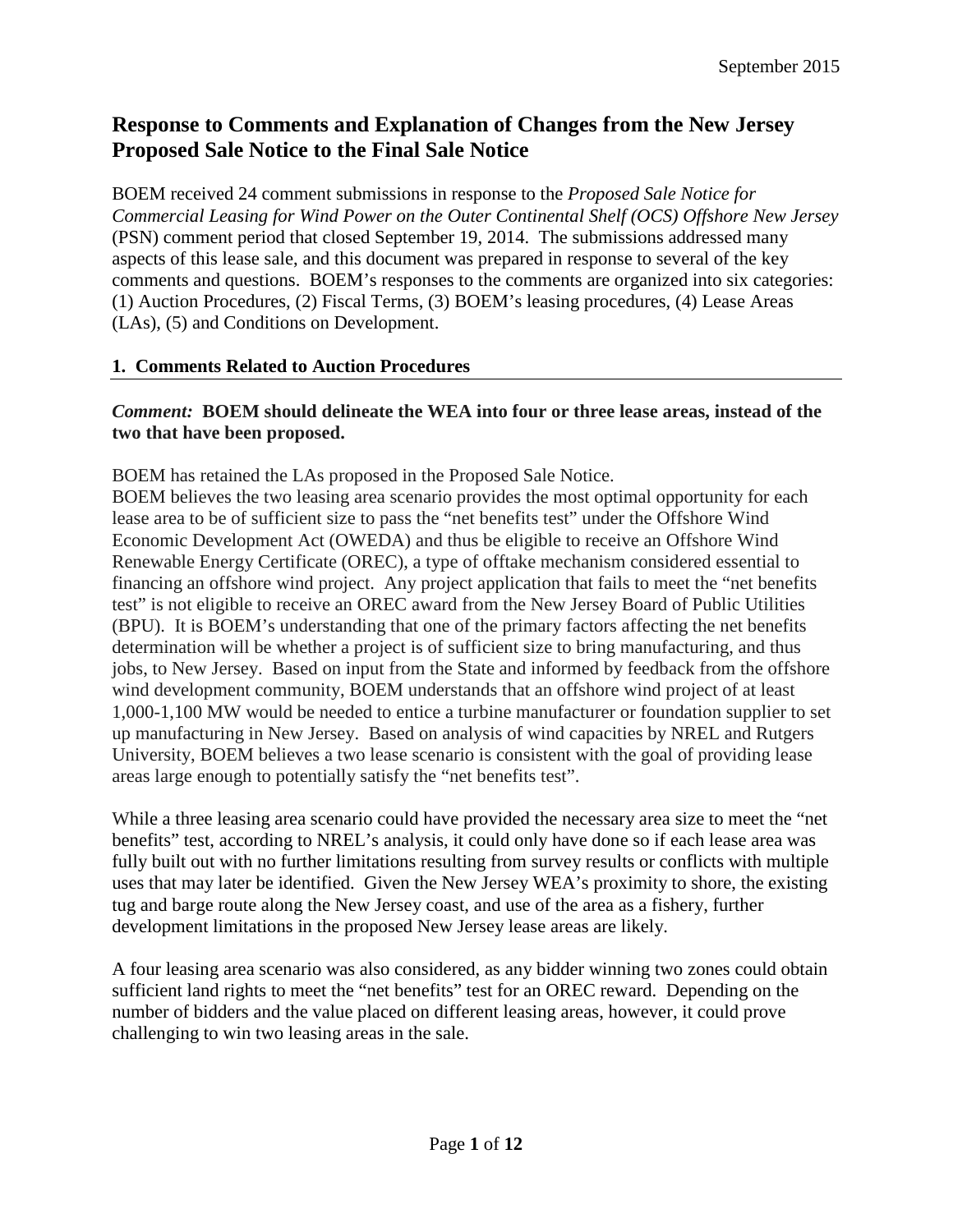# *Comment***: BOEM should limit the number of lease areas a bidder can win.**

Several commenters, all from industry, requested that BOEM not allow one bidder to acquire all the lease areas. BOEM has chosen to limit the number of leasing areas an individual bidder can win in the lease sale to one leasing area. Given the pace of development of existing leases and the scale of offshore wind projects currently in Europe, BOEM believes it is unlikely that any one developer would desire or realistically be able to exploit both lease areas, which together are capable of supporting 2,500 – 3,400 MW of generating capacity.

#### **2. Comments Related to Fiscal Terms**

#### *Comment***: BOEM should reduce the operating fee rate to below 2% and retroactively change all previous leases to the same lower operating fee rate.**

Pursuant to the OCSLA, BOEM must ensure that the government receives a fair return for leases and grants issued on the OCS. BOEM has determined that a 2% operating fee rate throughout the term of the lease allows the government to collect a fair return and is in accordance with the default operating fee specified in 30 CFR 585.506. Pursuant to 30 CFR 585.510, the BOEM Director may reduce the operating fee, or waive the operating fee for up to six years, if BOEM determines, or the lessee can demonstrate, that continued activities would be uneconomic without the requested reduction or waiver, or a reduction or waiver is necessary to encourage additional activities.

#### *Comment:* **BOEM should consider reducing the annual rent of the commercial leases to less than \$3/acre/year.**

Several commenters requested that BOEM consider reducing the annual rent of the commercial leases to less than \$3/acre/year. Overall, the commenters argue that reducing the lease payments is in the best interest of the government because the likelihood of development will increase and the cost to ratepayers will decrease. BOEM has determined that an annual rent amount of \$3/acre/year is appropriate for ensuring a fair return under OCSLA and is in accordance with the default rent specified in 30 CFR 585.503. According to 30 CFR 585.510, the BOEM Director may reduce or waive the rent if BOEM determines, or the lessee can demonstrate to BOEM's satisfaction, that continued activities would be uneconomic without the requested reduction or waiver, or a reduction or waiver is necessary to encourage additional activities.

#### **3. Comments on BOEM's Leasing Process**

# *Comment:* **BOEM should postpone the New Jersey lease sale until the New Jersey Offshore Renewable Energy Certificate Program (OREC) has been concluded and ORECs awarded.**

BOEM works closely with coastal states to ensure that state initiatives are incorporated into BOEM's leasing process to the maximum extent practicable. BOEM has chosen not to delay the lease sale, and notes that prior lease sales (one offshore Virginia, one offshore Rhode Island and Massachusetts, and one offshore Massachusetts) were conducted without an OREC being available to bidders. BOEM believes these lease sales drew satisfactory competition.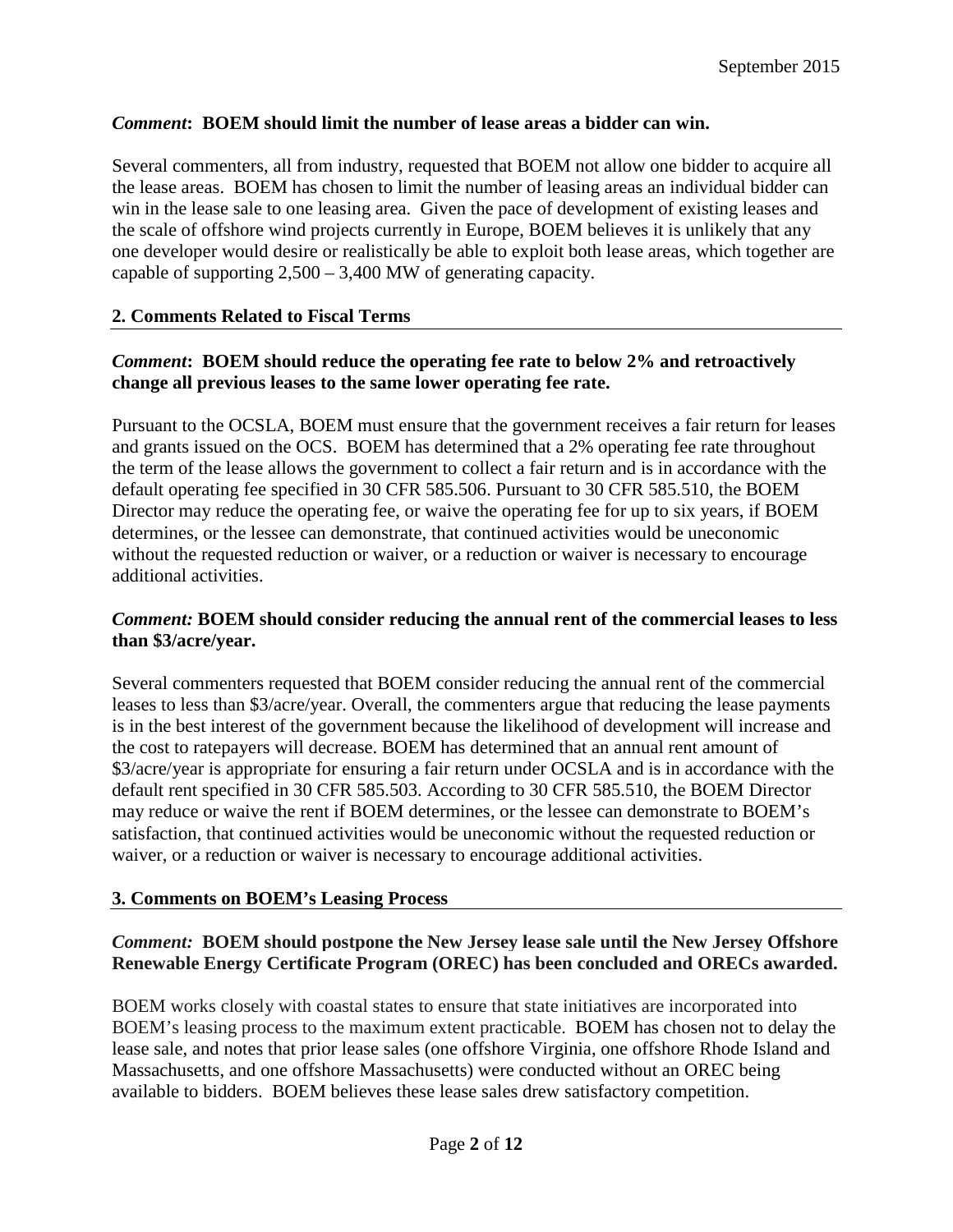In the case of the New Jersey OREC program, BOEM has little control over the time table in which ORECs are awarded. As such, if BOEM had decided to delay the sale for this reason, BOEM could have been waiting indefinitely.

# *Comment:* **BOEM should consider auctioning the New Jersey WEA in phases (i.e., one lease every other year).**

BOEM has worked extensively with the State of New Jersey, other members of the BOEM Renewable Energy Intergovernmental Task Force, and relevant stakeholders when moving forward with the commercial wind energy leasing process offshore New Jersey. BOEM has published planning notices, gathered information about multiple uses and environmental resources, and conducted extensive public outreach that has helped to define the lease areas identified in the PSN.

Given current feedback and response to the upcoming sale, BOEM feels that leasing only one area per year could undermine the competitiveness and development of offshore wind power off New Jersey, due to an inefficient balance of too few lease areas and excess demand. That understanding, in addition to the additional costs associated with holding multiple New Jersey sales, led BOEM to its decision to auction both areas simultaneously.

#### *Comment:* **BOEM should postpone the New Jersey lease sale until the fishing industry has been fully briefed on what rules and stipulations are to be imposed on the wind industry to ensure fishing will be permitted within and around wind facilities.**

BOEM does not intend to impose any restrictions on its lessees relating to the use of the areas as a fishery at this time**.** BOEM's coordination efforts with the fishing community, including Mid-Atlantic Fishery Management Council and the Atlantic States Marine Fisheries Commission, will continue after lease issuance.

BOEM will encourage lessees to participate in discussions with NMFS, the Mid-Atlantic Fisheries Management Council, and other stakeholders to further characterize fishing activity offshore New Jersey and develop and implement site-specific best management practices as part of the lessee's Construction and Operations Plan (COP). BOEM's review of the COP may result in required mitigation measures to minimize impacts to fishermen using the area.

# **4. Comments Regarding BOEM's Lease Areas**

*Comment:* **BOEM should remove the following OCS Blocks from the New Jersey WEA to provide a sufficient corridor for two-way tugboat and barge traffic to navigate between the Aids to Navigation (ATONs) (i.e. buoys) to the west and the New Jersey WEA to the east. lease blocks from the NJ WEA: 7081 (aliquots A, B, E), 7080 (aliquots A-K, M, N), 7031 (aliquots I, J, M, N), 7030 (aliquots B-P), 6982 (aliquots I, J, M), 6932 (aliquots A-H), 6931 (aliquots H, K, L, N, O, P), 6883 (aliquots A, B, E, F, I), 6834 (aliquot I), 6833 (aliquots C, D, F-P), 6784 (aliquots K, L, O), 6735 (aliquots C, D, G, K), 6636 (aliquots C, D, G, H), 6488 (aliquots A, B, E, I, M), 6439 (aliquots A, B, E, I), 6438 (aliquots D, G, H, K, L, O), 6389 (aliquots C, D, G, H, K, L, O).**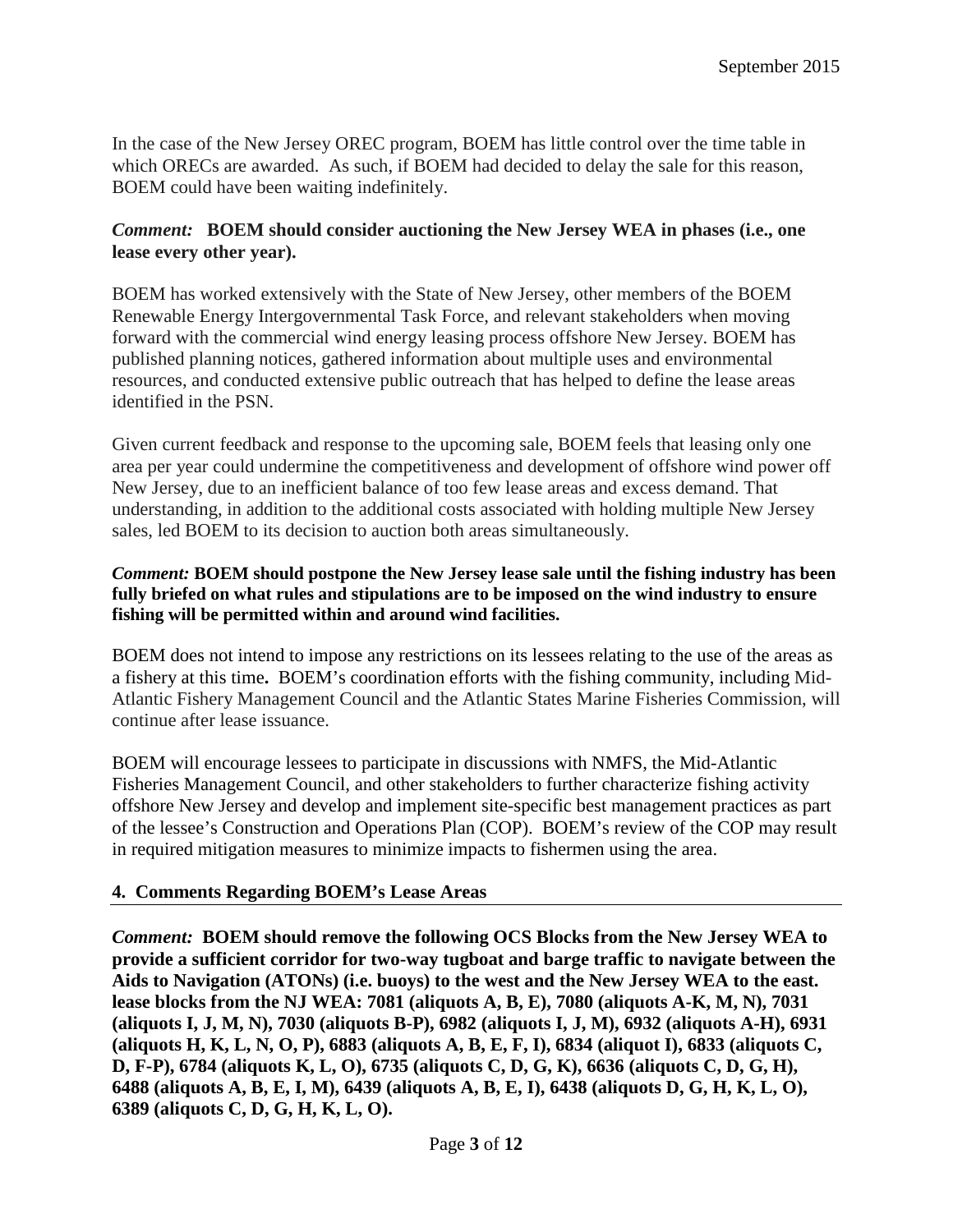At this time, BOEM believes that maintaining the current tug and barge setback from the New Jersey Wind Energy Area is appropriate. BOEM has committed to requiring that each commercial wind lessee submit a Navigational Safety Risk Assessment (NSRA) pursuant to USCG's Navigation and Vessel Inspection Circular NO. 02-07 with its COP. The COP will detail the developer's specific commercial wind development proposal, and there will be opportunity for public input during the review of each COP. Each NRSA will be closely reviewed by BOEM and USCG, and BOEM will be looking to USCG for input and analysis on potential impacts to maritime users, including recommendations as to the appropriate size of any additional necessary setback area, prior to approving, approving with modifications, or disapproving any COPs.

*Comment:* **Navigation and safety conflicts should be minimized early in the sting and leasing process to avoid providing a false perception that lease areas are suitable for development when significant navigational and safety conflicts still exist. This is consistent with the DOI's Smart from the Start Initiative. BOEM should resolve all significant navigation and safety issues before proceeding with a lease sale and address navigational safety concerns holistically as changes to a WEA would impact routing in other areas. Without doing so the USCG recommends applying the standard setbacks contained in the United Kingdom's Maritime Guidance MGN-371 which will require the withdraw of certain blocks in the New Jersey Wind Energy Area. Moreover, if all three Mid-Atlantic WEAs were to be fully developed in their current configurations many tug and barge combination will be unable to safety divert further offshore due to the potential of adverse weather and increased sea state conditions. Diverting tugs and barges inshore will result in an unacceptable increase in safety risk due to the increase in complex vessel interactions. Tug and barge traffic would be crossing the entrance to the Delaware Bay in an area with an extremely high density of deep draft vessels entering and exiting the port.** 

BOEM takes maritime safety and navigation concerns very seriously, and strives to engage with the maritime community regarding these important issues. BOEM actively seeks USCG participation as early in the planning process as possible, and continue these engagement efforts as BOEM moves forward with leasing and specific plan reviews. The USCG sits on all thirteen of BOEM's Intergovernmental Renewable Energy Task Forces, which were created to inform BOEM's offshore renewable energy authorization processes.

BOEM always strongly considers USCG's positions and the information provided by maritime stakeholders during its planning process, which has resulted in the reduction of a number of our planning areas to accommodate for vessel traffic. For example, BOEM removed over 25,000 acres from the Virginia wind planning area prior to publishing the Call for Information and Nominations, and reduced the area included in the Maryland Request for Interest by approximately half prior to publishing the Maryland Call. In some instances, the potential for conflict cannot be fully resolved during BOEM's planning process. In such cases, BOEM has been and will continue to be especially vigilant when specific plans for development are submitted. BOEM's goal is to ensure that the installation of commercial wind facilities is compatible with navigational safety.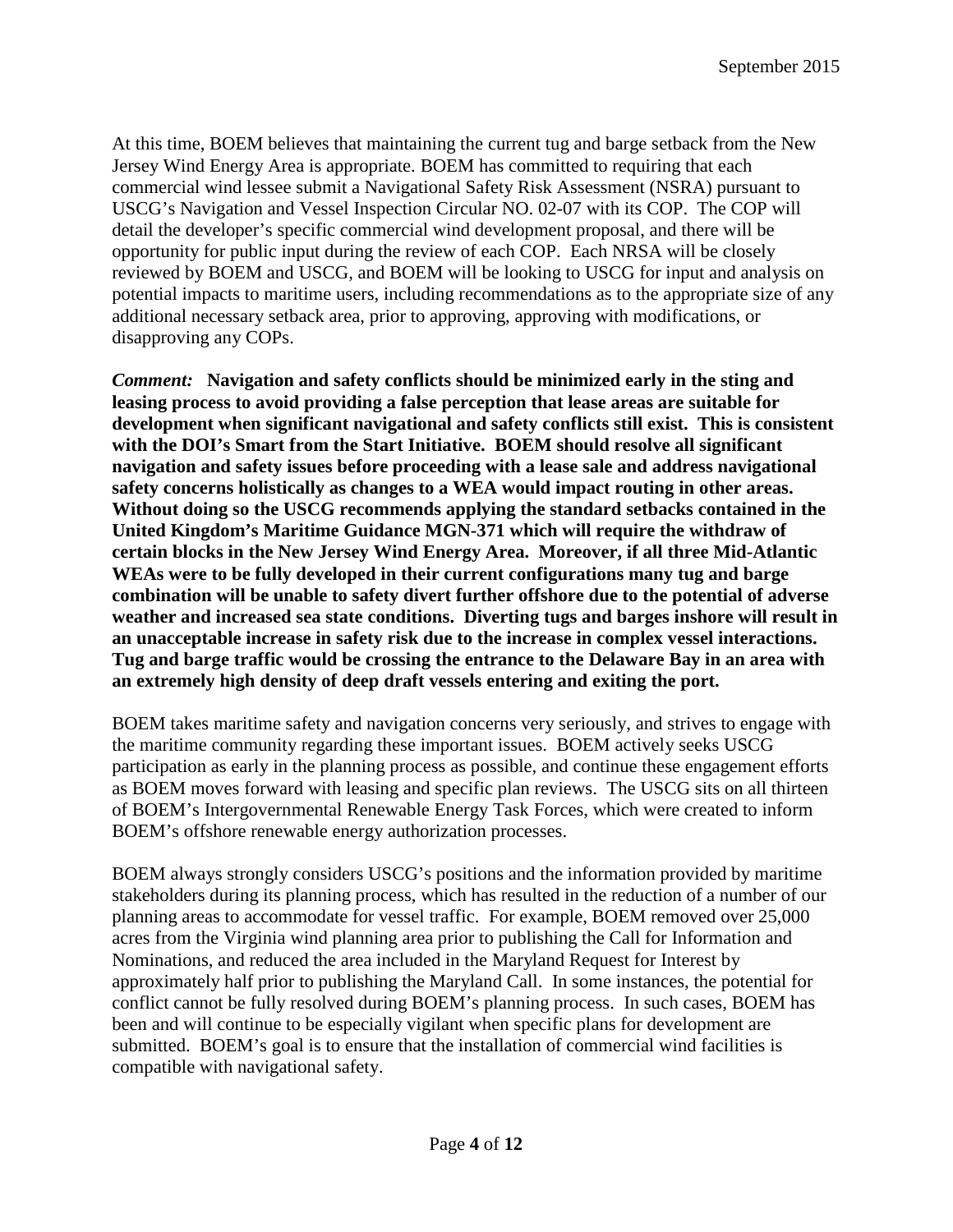Reductions or limitations to development in the New Jersey LAs will be re-evaluated at the COP stage, once BOEM and USCG have reviewed a Lessee's project-specific Navigational Risk Assessment (NRA).

# *Comment:* **Areas highlighted for potential concern by other users, if legitimate, should be removed prior to the New Jersey lease sale.**

BOEM developed the areas being proposed for auction with the assistance and input of the BOEM New Jersey Renewable Energy Task Force. Currently available information is insufficient at this time for BOEM to determine that additional areas should be eliminated from consideration for development. BOEM will reassess these OCS blocks at the COP stage, when additional data and analysis is available to determine whether it is necessary to impose limitations on occupancy or subsurface use.

#### *Comment:* **BOEM should site wind development where no current commercial fishing activity occurs.**

BOEM has decided not to remove areas from leasing consideration prior to the sale. BOEM has included language in the FSN making potential bidders aware that BOEM will be gathering additional data to characterize the extent of potential conflicts and possible mitigation measures to minimize impacts. BOEM has completed work with NOAA's National Marine Fisheries Service (NMFS) Northeast Fisheries Science Center to characterize fishing activity in BOEM's wind energy areas. Results for the New Jersey lease areas indicate the potential for economic impacts, particularly to those vessels conducting dredge activities for surf clams and ocean quahog. BOEM will encourage lessees to participate in discussions with NMFS, the Mid-Atlantic Fisheries Management Council, and other stakeholders to further characterize fishing activity offshore NJ and develop site-specific best management practices as part of the lessees plan development. These discussions could result in mitigation measures in key fishing grounds to offset impacts to fishermen using the area.

# *Comment:* **BOEM should ensure that the appropriate Department of Defense officials and the Federal Aviation Administration are fully involved in the sitting, leasing, permitting and construction of the wind facility.**

The Department of Defense (DOD) and the Federal Aviation Administration (FAA) are members of BOEM's New Jersey Renewable Energy Task Force. The areas being offered for lease have been vetted with each agency to determine their suitability for leasing. BOEM will continue to coordinate with the DOD and FAA throughout the leasing, construction, operations and decommissioning plan reviews.

# **5. Comments Related to Lease Terms, Conditions, and Stipulations**

Several commenters, primarily from NGOs, support offshore wind development but request that additional mitigation measures be applied during site characterization and site assessment activities and that these measures be included as part of Addendum C to the New Jersey leases to protect the North Atlantic Right Whale. Topical areas of concern include: 1) Extensions of the 10 knot speed limit for vessels; 2) Additional restrictions and requirements for sub-bottom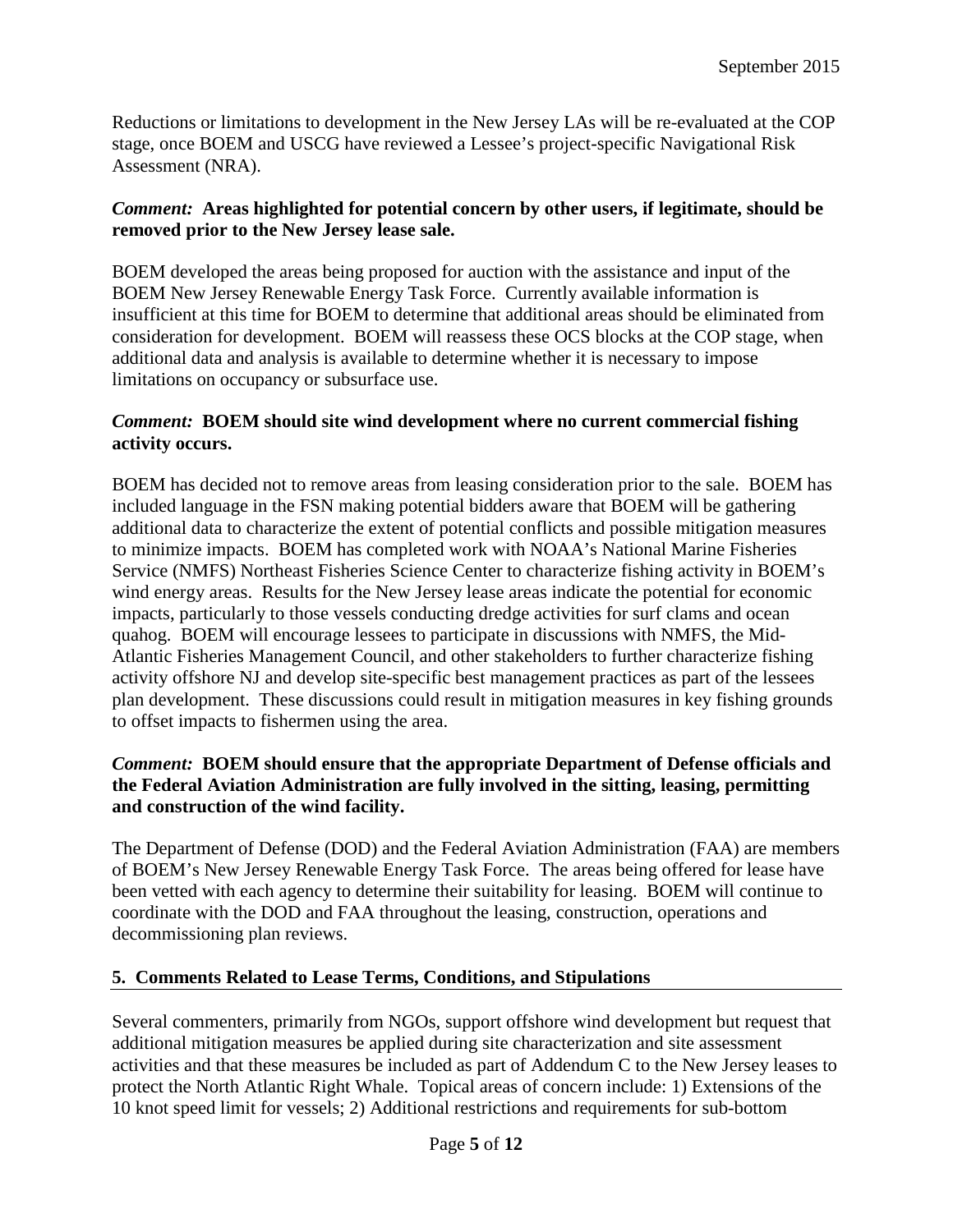profiling; 3) Changes to the exclusion zone and sound source validation requirements for subbottom profiling; 4) Monitoring during sub-bottom profiling and; 5) Protected Species Observers (PSOs). Comments and responses have been grouped by topical area below:

#### **Topical Area: Extensions to the 10 knot speed limit for vessels**

# *Comment:* **BOEM should consider a 10 knot speed limit restriction be instituted during November 1 – April 30 on all vessels of any length. Alternatively, BOEM should consider 10 knot speed restriction be extended to all year around**.

BOEM requires that all vessels 65 feet in length, or greater, adhere to the vessel speed restrictions during the NMFS designated seasonal management areas for the North Atlantic right whale feeding areas and mid-Atlantic migratory route. In addition, Section 4.1.1.2 of Addendum C in the New Jersey Final Sale Notice requires a 10 knot speed restriction from November 1 through July 31 which extends past the NMFS mid-Atlantic mandatory speed restriction time period (November 1 through April 30) and exceeds the period requested by the Natural Resources Defense Council (NRDC). NOAA determines timeframes for speed restrictions based on when higher densities of right whales are likely to pass through or reside in the area (73 FR 60173).

Further, 4.1.1.2 requires that all vessels follow a 10 knot speed restriction within any NMFSdesignated dynamic management areas (DMA). These restrictions are a requirement of NOAA's 2013 Biological Opinion issued to BOEM for Commercial Wind Lease Issuance and Site Assessment Activities on the Atlantic Outer Continental Shelf in Massachusetts, Rhode Island, New York and New Jersey Wind Energy Areas<sup>[1](#page-5-0)</sup>. Outside of DMAs, this restriction only applies to vessels 65 feet in length or greater, conducting activities in support of a plan (i.e., SAP and/or COP). However, BOEM has extended this restriction to apply throughout the survey area and not only while operating in DMAs or seasonal management areas (SMAs). BOEM has done this in order to reduce the potential of vessel collisions with protected species during activities conducted in support of a plan (i.e., SAP and/or COP). All vessels are required to comply with vessel strike avoidance measures as stipulated in Addendum C, as well as to monitor NOAA's Right Whale Sighting Advisory System. The increased maneuverability of smaller vessels, which are likely comprised of infrequent crew/supply boats, are anticipated to reduce the likelihood of vessel strikes. BOEM believes that these standard operating conditions (Section 4.0 of Addendum C) will provide the necessary protections to endangered species, including the North Atlantic right whale, in the lease areas delineated offshore New Jersey.

# **Topical Area: Additional restrictions and requirements for sub-bottom profiling**

# *Comment:* **BOEM should modify the New Jersey leases to ban all sub-bottom profiling activity from November 23 – March 21.**

<span id="page-5-0"></span><sup>&</sup>lt;sup>1</sup> NOAA. 2013. Commercial Wind Lease Issuance and Site Assessment Activities on the Atlantic Outer Continental Shelf in Massachusetts, Rhode Island, New York and New Jersey Wind Energy Areas. Biological Opinion. NER-2012-9211.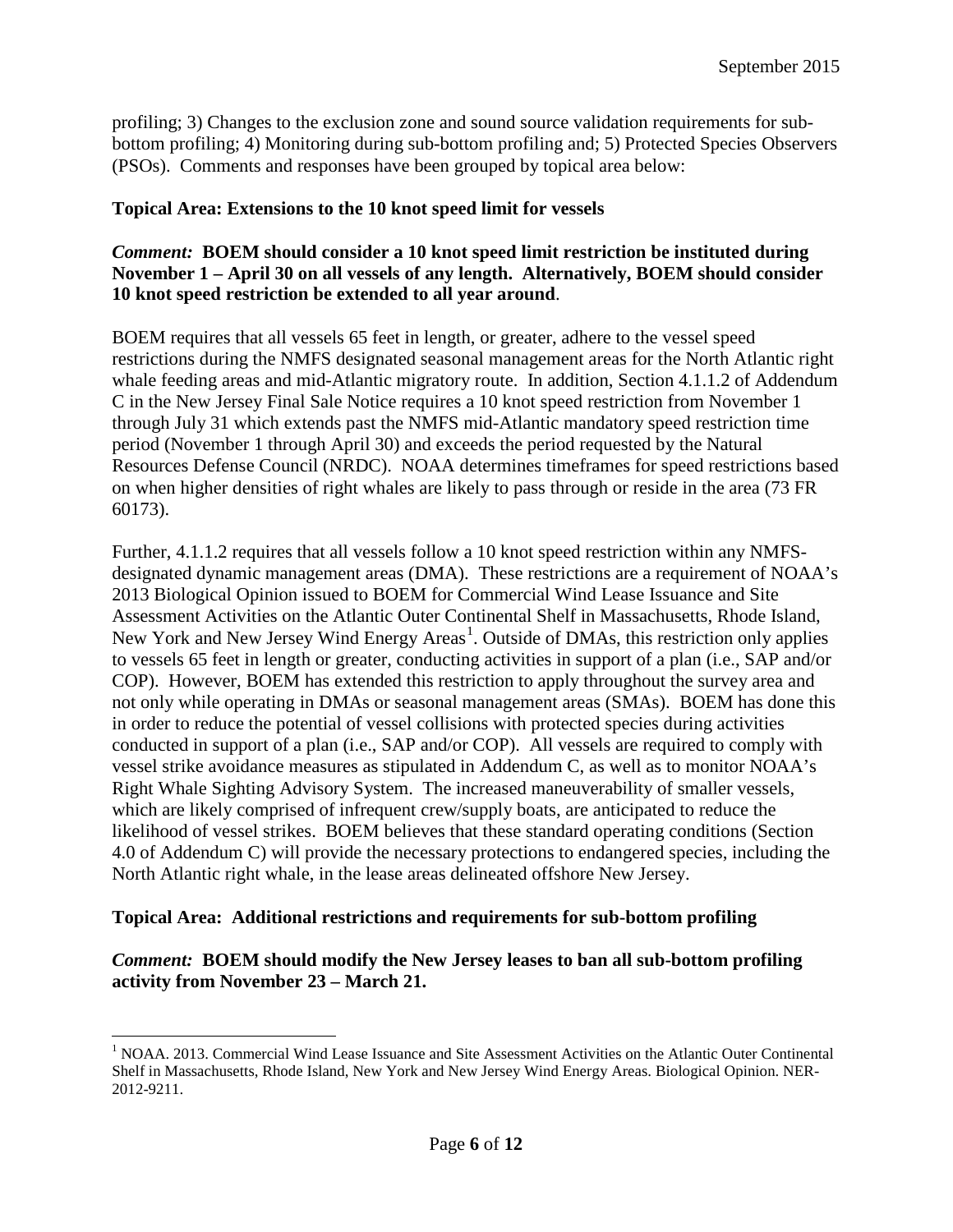*Comment:* **BOEM should modify the New Jersey leases to ban all sub-bottom profiling activity from for the time periods March 22 – April 30 and November 1 – 22.**

*Comment:* **BOEM should modify the New Jersey leases to include a provision requiring the preparation of a site specific risk assessment that would be provided to BOEM and NMFS prior to the commencement of any sub-bottom profiling activity. The risk assessment would include: 1) an assessment of the potential for right whale activity during the period of survey; 2) an acoustic assessment of the specific equipment to be used; and 3) a site specific Marine Mammal Harassment Avoidance Plan.** 

# *Comment:* **BOEM should consider modifying the New Jersey leases to prohibit geophysical surveys at night.**

BOEM has not imposed any seasonal restrictions on sub-bottom profiling in the proposed New Jersey leases, nor does BOEM require a separate assessment of the potential for right whale activity during the period of survey or a site specific Marine Mammal Harassment Avoidance Plan. However, Section 4.3.6.2 of Addendum C requires sound source verification to be conducted prior to the commencement of surveys that involve the operation of the electromechanical survey equipment operating below 200 kHz. Acoustic measurements must be sufficient to establish the following: source level (peak at 1 meter) and distance to the 180, 160 and 150 dB re 1uPa RMS isopleths. The lessee must report the field verification results to the lessor in the SAP and COP Survey Plans, unless otherwise authorized by the lessor. In addition, Section 4.3.6.3 of Addendum C requires the lessee to submit a plan for verifying the sound source levels of any electromechanical survey equipment operating at frequencies below 200 kHz to the lessor no later than 45 days prior to the commencement of the field verification activities. The plan must demonstrate how the field verification activities will comply with the requirements of Section 4.3.6.2, mentioned above. Prior to the commencement of the field verification activities, the lessor may require that the lessee modify the plan to address any comments the lessor submits to the lessee in a manner deemed satisfactory to the lessor. BOEM believes that this sound source verification will provide empirical data to ensure that the standard operating conditions, including exclusion zones, are sufficient to reduce any possible impacts to North Atlantic right whales and other protected species.

Pursuant to the National Environmental Policy Act and the Endangered Species Act, BOEM is required to undertake environmental assessments of the possible impacts to protected species by any BOEM-leased activities on the Outer Continental Shelf. In addition, BOEM regulations at 30 CFR Part 585 Subpart F require site specific biological surveys to be undertaken if it is determined that the best available scientific data is insufficient. Compliance with BOEM's standard operating conditions is a lease requirement, and such conditions include vessel strike avoidance procedures, exclusion zone monitoring by protected species observers, ramp-up and shutdown protocols, sound source verification, seasonal vessel speed restrictions beyond SMAs and DMAs, and all vessels associated with the proposed action would be required to monitor NOAA's Right Whale Sighting Advisory System. Taken together, these measures greatly reduce the risk of injuring or harassing marine mammals.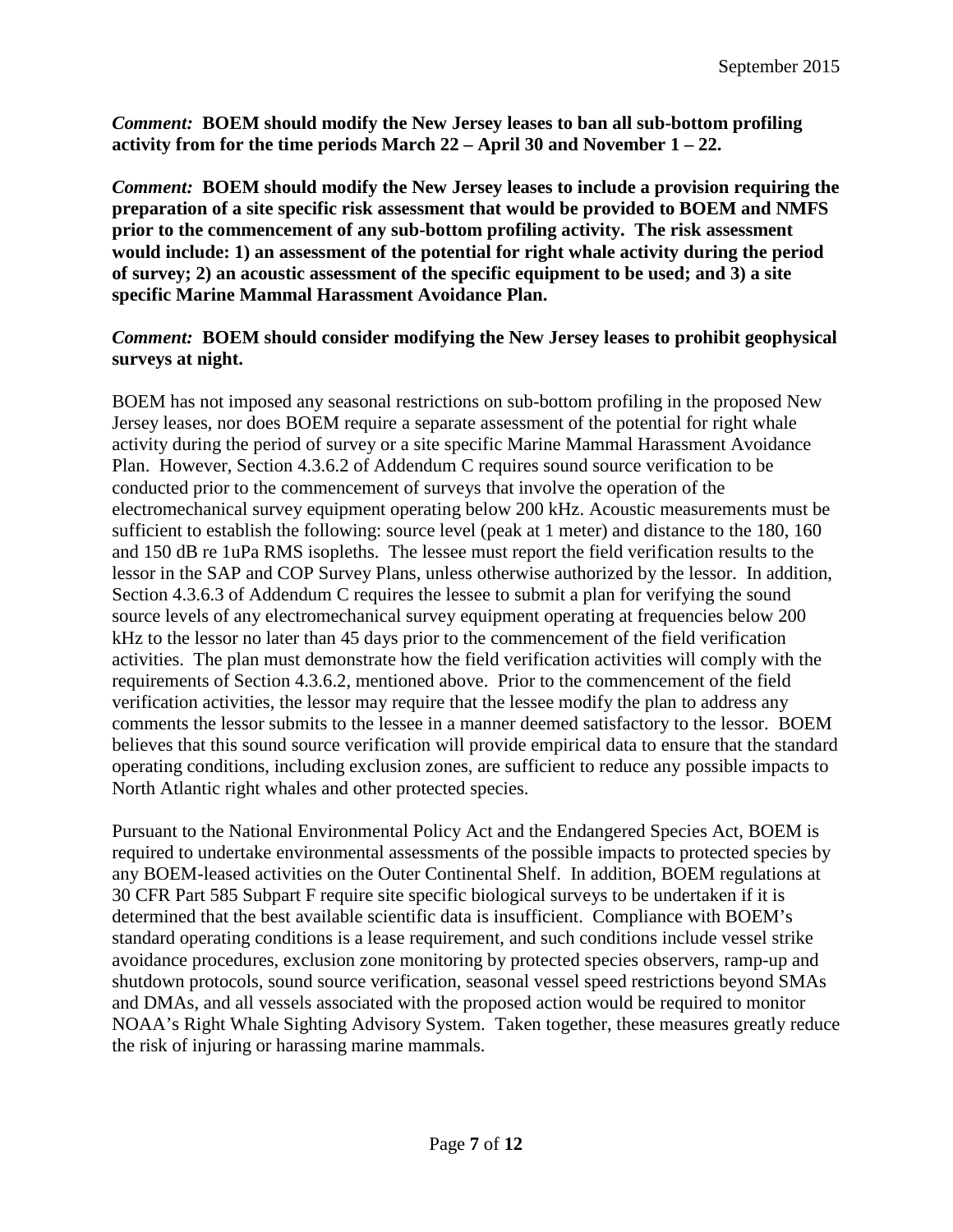BOEM believes these measures, together with the environmental assessments conducted under NEPA and ESA, constitute a detailed description of the potential occurrence of North Atlantic right whales during the survey period, as well as a valid marine mammal harassment avoidance plan that meets the requirements of the assessment of the potential for right whale activity during the period of survey and the site-specific risk assessment requested by NRDC.

BOEM does not typically allow sub-bottom profiling activities at night, when visual observations are impaired. However, stipulation 4.3.3 of Addendum C, does allow a lessee to request to be allowed to undertake night-time operations by submitting an alternative monitoring plan to BOEM. Upon review of the alternative monitoring plan, BOEM, in consultation with NMFS, will decide whether or not night-time operations will be allowed. Based on its experience reviewing an alternative monitoring plan submitted by US Wind LLC (Company Number 15023) for lease OCS A-0489 and OCS A- 0490), BOEM has modified Section 4.3.3 of Addendum C to now include the following language: "The alternative monitoring plan must demonstrate the effectiveness of the methodology proposed to the lessor's satisfaction." This language was added to clarify that the lessee is not only required to provide an alternative monitoring methodology, but also must demonstrate the effectiveness of the methodology proposed.

BOEM believes that these standard operating conditions will provide necessary protections to endangered species, including the North Atlantic right whale, in the proposed lease area offshore of New Jersey. Thus, a complete prohibition on sub-bottom profiling activities during November 23-March 21 is not warranted.

# **Topical Area: Changes to the exclusion zone and sound source validation requirements for sub-bottom profiling**

*Comment:* **BOEM should require a minimum 500 meter radius exclusion zone be established around sub-bottom profilers. The exclusion zone should be confirmed using sound source validation before sub-bottom profiling begins and the exclusion zone should be enlarged if the 160 dB isopleth extends beyond 500 meters from the sound source. For sound source validation, NRDC requests developers be required to conduct in-field empirical measurements of the distances in the broadside and endfire directions at which broadband received levels (for boomer sources) or received levels at each operating frequency (for chirp sources) below 22 kHz reach 180 and 160 dB re 1 μPa (RMS) for the sub-bottom profiling source that will be employed.** 

*Comment:* **BOEM should require that site specific acoustic modeling be the sole method of determining the size of the exclusion zone due to variations among sites that can alter the way that sound propagates underwater.**

BOEM currently requires a 200 m default exclusion zone for electromechanical sources based on the best available scientific data, which have been shown to be conservative estimates (BOEM,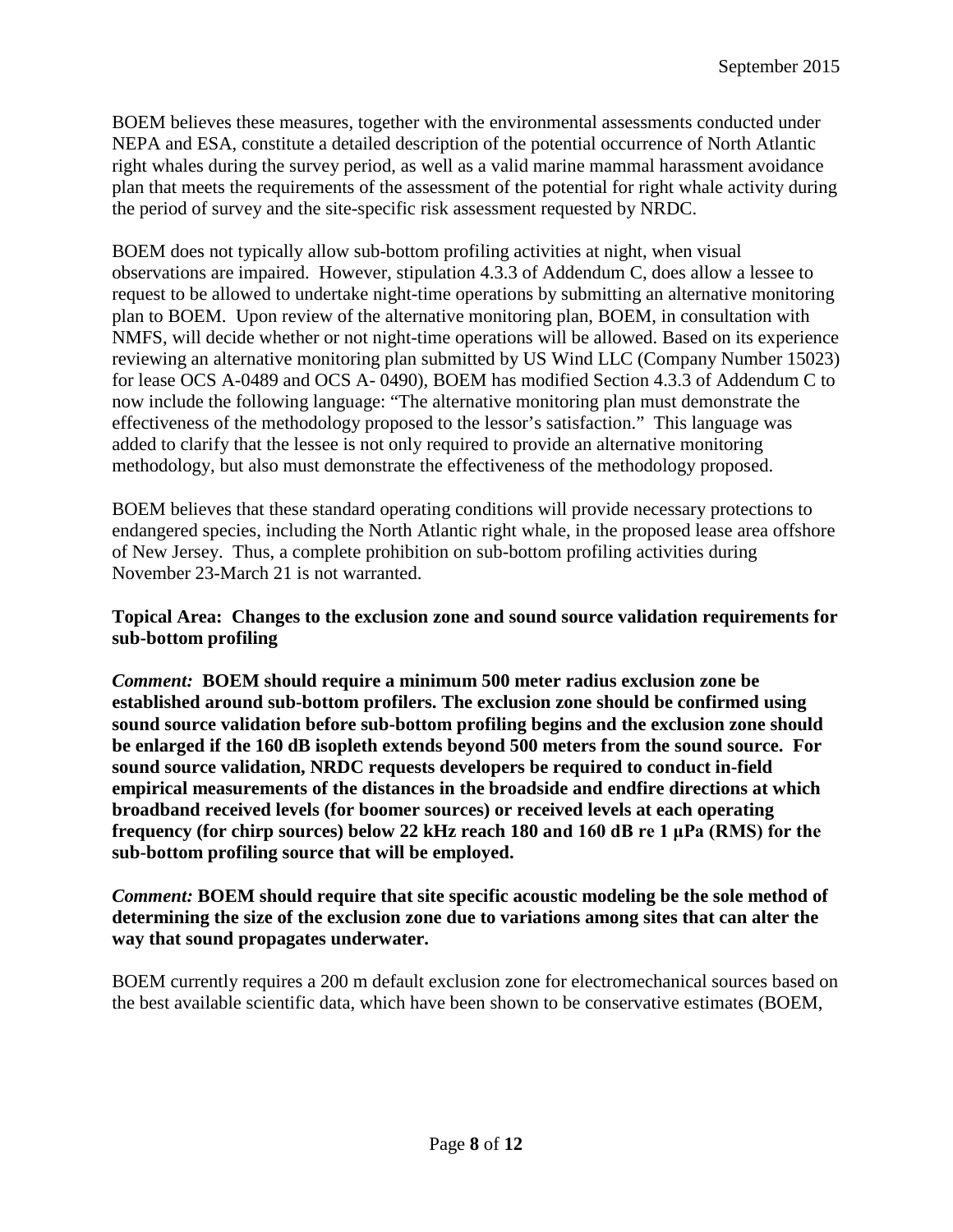$2014$  $2014$ <sup>2</sup>, to ensure that protected species are not exposed to Level A harassment, as defined by NMFS. It may not be possible for lessees to effectively monitor out to Level B, as defined by NMFS. For this reason, all lessees are made aware of their obligations under the Marine Mammal Protection Act (MMPA) and, in cases where an incidental harassment authorization is required to comply with the MMPA, the Lessee must provide a copy of such authorization to the Lessor (Addendum C Section 4.4.5).

Boomers and chirp sub-bottom profilers can be defined as omni-directional sound sources and therefore broadside and endfire measurements would not be practical for these sound sources. As noted previously, Section 4.3.6.2 of Addendum C requires sound source verification to be conducted prior to the commencement of surveys that involve the operation of the electromechanical survey equipment operating below 200 kHz. Acoustic measurements must be sufficient to establish the following: source level (peak at 1 meter) and distance to the 180, 160 and 150 dB re 1uPa RMS isopleths. The lessee must report the field verification results to the lessor in the SAP and COP Survey Plans, unless otherwise authorized by the lessor. In addition, Section 4.3.6.3 of Addendum C requires the lessee to submit a plan for verifying the sound source levels of any electromechanical survey equipment operating at frequencies below 200 kHz to the lessor no later than 45 days prior to the commencement of the field verification activities. The plan must demonstrate how the field verification activities will comply with the requirements of Section 4.3.6.2, mentioned above and will be reviewed by BOEM's subject matter experts for accuracy. The lessor may require that the lessee modify the plan to address any comments the lessor submits to the lessee on the contents of the plan in a manner deemed satisfactory to the lessor prior to the commencement of the field verification activities. BOEM believes that this sound source verification will provide empirical data to ensure that the standard operating conditions, including exclusion zones, are sufficient to reduce any possible impacts to North Atlantic right whales and other protected species.

# **Topical Area: Passive Acoustic Monitoring**

*Comment:* **BOEM should require the use of passive acoustic monitoring to complement observers both prior to and during geophysical surveys. For species that infrequently surface or for monitoring large areas, passive acoustic monitoring would help guarantee no marine mammals are in the area before sub-bottom profiling surveys begin.**

Both visual and passive acoustic monitoring techniques have strengths and weaknesses, and neither system provide absolute guarantees of detection, primarily due to the varying behavior of various species and technological/logistical limitations (Wright,  $2014$ )<sup>[3](#page-8-1)</sup>. BOEM believes that visual observations currently follow well-established best practice protocols, with observer qualifications reviewed and approved by NMFS. The Bureau of Safety and Environmental

<span id="page-8-0"></span><sup>&</sup>lt;sup>2</sup> BOEM (Bureau of Ocean Energy Management). 2014. Atlantic OCS Proposed Geological and Geophysical Activities, Mid-Atlantic and South Atlantic Planning Areas, Final Programmatic Environmental Impact Statement. Volumes I, II, and III; http://www.boem.gov/Atlantic-G-G-PEIS/#Final PEIS.<br><sup>3</sup> Wright, A.J. 2014. Reducing Impacts of Noise from Human Activities on Cetaceans: Knowledge Gap Analysis and

<span id="page-8-1"></span>Recommendations. WWF Global Arctic Programme, Ottawa, Canada.

http://awsassets.panda.org/downloads/ocean\_noise\_report\_web.pdf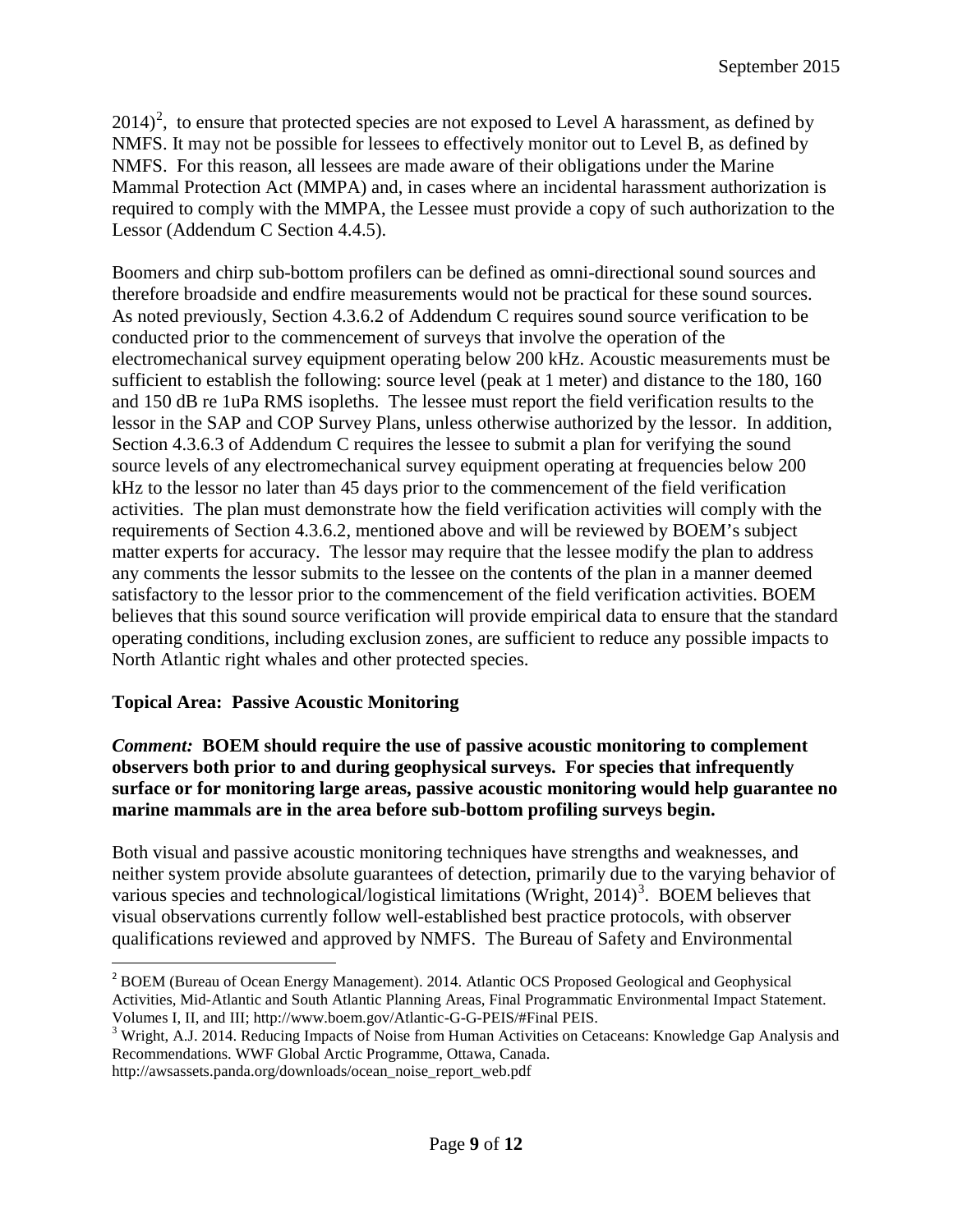Enforcement (BSEE) is currently supporting efforts to formulate standards for passive acoustic monitoring with respect to BSEE/BOEM-related activities in order to ensure effective mitigation protocols. Once these efforts are completed, BOEM will evaluate the findings and consider their potential inclusion in future leases.

**Topical Area: Protected Species Observers**

*Comment:* **BOEM should require that for sub-bottom profiling occurring from April 22 – November 22 that two dedicated, qualified NMFS-approved observers (1 on/1 off) be located at each sub-bottom profiling site to effectively maintain a steady visual watch during the course of the sub-bottom profiling. If the vessel is of sufficient size to accommodate two additional personnel, four dedicated, qualified NMFS-approved observers (2 on/ 2 off) should be required. Observers employed during these time periods should have at least 1 year of experience as professional marine mammal observer or equivalent academic experience.**

Section 4.3.4 of Addendum C requires that the exclusion zone for all sub-bottom profiling activities be monitored by NMFS-approved protected species observers around any operational sound source. Consistent with the recommendations for national standards for a protected species observer and data management program (Baker et al.,  $2013)^4$  $2013)^4$ , a sufficient number of PSOs are required on board to facilitate effective observer rotations in order to prevent observer fatigue and reduced effectiveness. At pre-survey meetings, BOEM informs lessees of these requirements and has revised Section 4.3.4 of Addendum C to provide greater clarity in this regard. Section 4.3.4 of Addendum C has been revised as follows: "The Lessee must ensure that the exclusion zone for all G&G surveys performed in support of plan submittal is monitored by NMFS‐approved protected species observers around the sound source. The number of protected species observers must be sufficient to effectively monitor the exclusion zone at all times. In order to ensure effective monitoring, observers must be on watch for no more than 4 consecutive hours, with at least a 2-hour break after a 4-hour watch, unless otherwise accepted by the Lessor."

Based on consultation with NMFS, the qualifications of all PSOs are reviewed and approved by NMFS. BOEM believes that the revised stipulation and NMFS's observer approval process address these requests and provide the necessary protections for North Atlantic right whales and other endangered species.

*Comment:* **Several commenters recommend instituting the International Cable Protection Committee's (IPC) Recommendation 13, "***The Proximity of Offshore Renewable Wind Energy Installation and Submarine Cable Infrastructure***" and Recommendation 7, "***Procedure to be Followed Whilst Civil Engineering or Offshore Construction Work is Undertaken in the Vicinity of the Active Submarine Cable Systems***" as part of the leasing and** 

<span id="page-9-0"></span> <sup>4</sup> Baker, K., D. Epperson, G. Gitschlag, H. Goldstein, J. Lewandowski, K. Skrupky, B. Smith, and T. Turk. 2013. National Standards for a Protected Species Observer and Data Management Program: A Model Using Geological and Geophysical Surveys. U.S. Department of Commerce. NOAA Technical Memorandum. NMFS-OPR-49. 73 p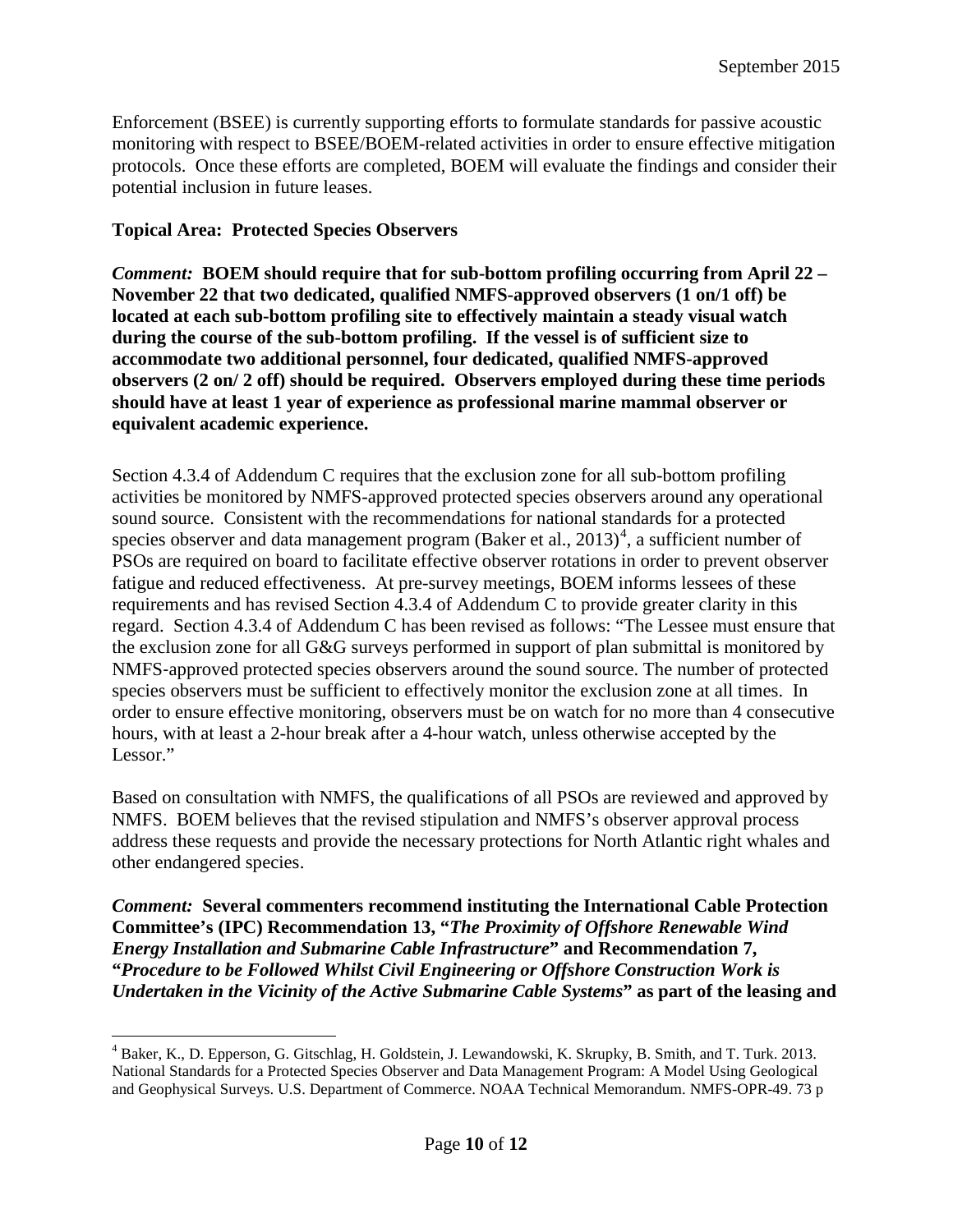#### **permitting process. This would require proximity agreements to be established between cable owners and lessees where appropriate.**

BOEM believes it is premature to require agreements between a lessee(s) and cable owner at the leasing stage when few details are known about the potential locations of wind turbines, electric service platforms, or inner array cables. However, BOEM also believes that is prudent to ensure that lessees are made aware about potential conflicts with existing cables and provided with guidance on how those conflicts could be addressed as they develop their COPs.

BOEM is in the process of revising its COP guidelines to include recommendations for engaging and coordinating with owners and operators of existing telecommunications cables. These revisions include recommended steps that a lessee should follow if it obtains a BOEM lease through which a telecommunications cable traverses, and provides references to ICPC documents that lessees are encouraged to use in discussions with telecommunications cable operators. Once they have been finalized, the revised guidelines will be posted on BOEM's website at the following link: [http://www.boem.gov/National-and-Regional-Guidelines-for-](http://www.boem.gov/National-and-Regional-Guidelines-for-Renewable-Energy-Activities/)[Renewable-Energy-Activities/.](http://www.boem.gov/National-and-Regional-Guidelines-for-Renewable-Energy-Activities/)

# *Comment:* **BOEM should consider including a lease stipulation that requires lessees to hire a fisheries liaison to reduce potential multiple use conflicts.**

BOEM's 2007 Record of Decision for the OCS Alternative Energy and Alternate Use Program adopted a series of best management practices (BMPs), one of which states that, "lessees and grantees shall work cooperatively with commercial/recreational fishing entities and interests to ensure that the construction and operation of a project will minimize potential conflicts with commercial and recreational fishing interests." The ROD also provided that BOEM may choose to incorporate one or more of its identified BMPs into its leases as required stipulations.

Between 2012 and 2014, BOEM collaborated with stakeholders in the fishing and offshore wind industries to develop additional BMPs in furtherance of its goal of eliminating/minimizing potential multiple use conflicts. As a result of this effort, BOEM concluded that there would be great merit in a lessee utilizing a fisheries liaison and a fisheries representative during the lessee's plan development process. Therefore, BOEM recommends that lessees utilize a fisheries liaison and fisheries representative during the development of their plans to facilitate cooperation with the fishing industry. However, given the benefits of preserving lessee flexibility and the lack of a project-specific liaison process at this juncture, BOEM is not including a stipulation that requires the use of a fisheries liaison in the leases to be offered in the New Jersey lease sale.

# *Comment:* **Several commenters request that BOEM monitor the impacts of offshore wind facilities (during all phases of development) to fisheries resources, and establish procedures to mitigate unforeseen impacts that may occur after construction.**

In 2013, BOEM issued *[Guidelines for Providing Information on Fisheries for Renewable Energy](http://www.boem.gov/Fishery-Survey-Guidelines/) [Development on the Atlantic Outer Continental Shelf Pursuant to 30 CFR Part](http://www.boem.gov/Fishery-Survey-Guidelines/) 585*, which identifies the required information that a developer must submit with its plans. This document includes guidance to developers for: